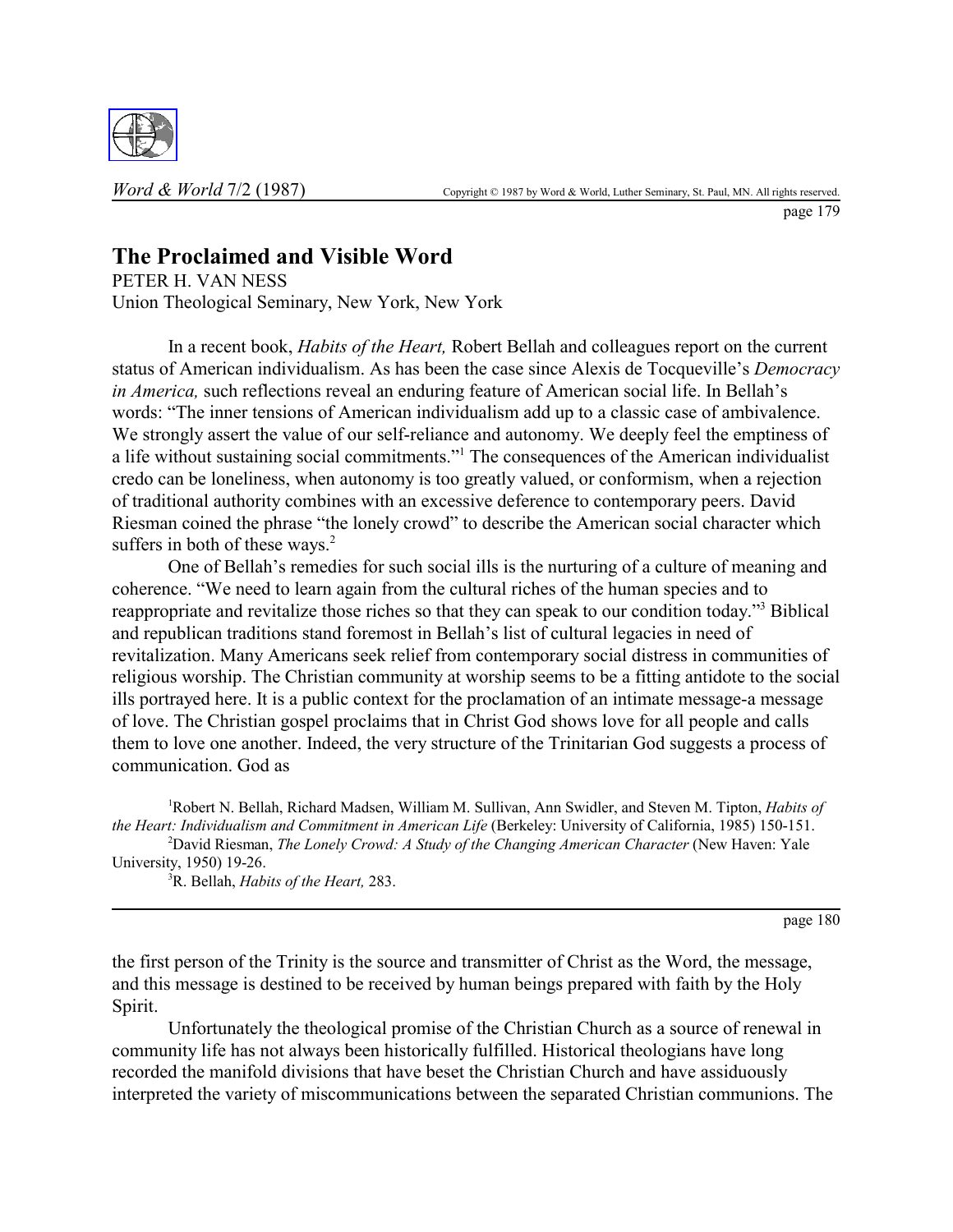thesis of this essay is that this historical legacy has bequeathed to some contemporary Christian worship a series of theological divisions that impede Christian community life and hamper the attainment of meaning and coherence in this context. In the essay's second half, a conception of religious symbolism is advocated with the intent of partially resolving these theological divisions. While the vantage point of the author is a particular one, coming as he does from the Reformed theological tradition, it is hoped that the remarks made here will contribute to an ecumenical theology of Christian sacraments, preaching, and worship. Especially it is hoped that a rearticulation of Calvin's conception of the sacramental sign will promote ecumenical convergence in sacramental theology—a task which students of the Genevan Reformer have all too often left to their Lutheran and Anglican colleagues.

## I. DICHOTOMIES OF CHRISTIAN WORSHIP

Divisions in the worship life of the Western Christian Church were more greatly deepened and multiplied by the events of the Protestant Reformation than by any other integral set of events in the preceding millennium of church history. Although it is difficult to characterize summarily the diverse changes in worship life in the newly established Christian communities, most were at least partially motivated by a shift in priorities regarding the means of divine grace. Grace no longer was communicated primarily through an elaborate sacramental system, as had been the case in the medieval church; rather, grace—understood as God's unmerited favor for Christ's sake—was freely offered in the preaching of the gospel of Jesus Christ to those who responded with faith. This new recipe for Christian worship was a corollary to Luther's pivotal doctrine of justification by grace through faith alone, and so can claim along with that doctrine to epitomize the theological import of the Reformation.

The new evangelical orientation is first fully evident in Luther's 1520 treatise *De captivitate Babylonica ecclesiae.* The divisive potency of the document was quickly recognized by Erasmus, who is reported to have said upon reading it, "The breach is now irreparable!"<sup>4</sup> Of course, Luther denied that schism was his intent, maintaining instead that he sought to remedy practices and beliefs that had effectively silenced the gospel of Christ. The proximate occasion for his writing about the sacraments was the priests' practice of withholding the wine from the laity in the sacrament of the Lord's Supper, while administering both

<sup>4</sup>Cited by Roland H. Bainton, *The Reformation of the Sixteenth Century* (Boston: Beacon, 1956) 58.

page 181

bread and wine to fellow clergy. From this fact, and from the testimony of scripture to which this professor of Bible gave supreme authority, Luther concluded that priests were both depriving others of spiritual sustenance and neglecting their own vocations as servants.

According to Luther, a far more serious misconception of the priest's vocation was manifest in the belief that the Christian Mass is a propitiatory sacrifice and good work. On the contrary, Luther contended, it is God's unconditional word of promise and a free gift of grace. Along with the neglect of God's word of promise came an overemphasis on the priest's handling of the sacramental signs of bread and wine. Luther reversed these priorities, emphasizing most the faithful hearing of God's Word:

In every promise of God two things are presented to us, the word and the sign, so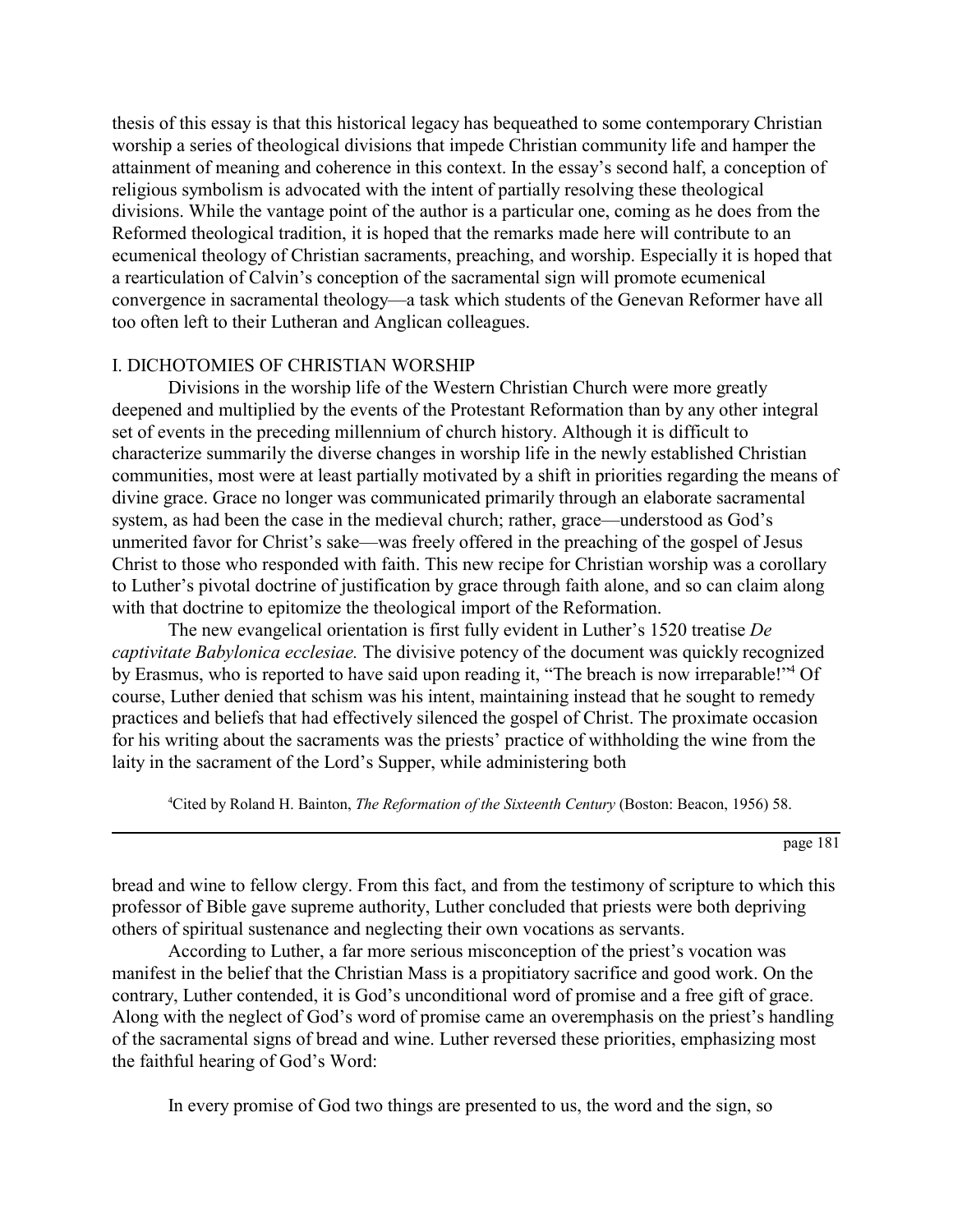that we are to understand the word to be the testament, but the sign to be the sacrament. Thus, in the mass, the word of Christ is the testament, and the bread and wine the sacrament. And there is greater power in the word than in the sign, so there is greater power in the testament than in the sacrament; for a man can have and use the word or testament apart from the sign or sacrament. *"Believe,"* says Augustine, "and you have eaten." But what does one believe, other than the word of the one who promises? Therefore I can hold mass every day, indeed, every hour, for I can set the words of Christ before me and with them feed and strengthen my faith as often as I choose. This is truly spiritual eating and drinking. $5$ 

As Erasmus foresaw, this new articulation of the relationship between word and sacrament gave impetus to dramatic developments. On Christmas day of 1521 Andreas Bodenstein (called Carlstadt) celebrated "the first 'Protestant' communion" with lay communion in both kinds and without vestments, sacrificial language, or the elevation of the host. Carlstadt denied the real presence of Christ in the sacramental elements, and eventually he arrived at the original but extreme position of questioning whether the bread and wine of the Supper even symbolize Christ's body and blood. Another Spiritualist of Lutheran background, Caspar Schwenckfeld, so interpreted the sixth chapter of John's Gospel as to spiritualize entirely the communion with Christ, thereby allowing for the suspension of the Eucharist altogether.<sup>6</sup>

Taken to such extremes the Protestant Reformation of Christian worship essentially replaces a celebration of the sacraments without the word by a proclamation of the word without the sacraments. Although most evangelical Christians, and certainly Luther, rejected these Spiritualist innovations, so many Protestant groups favored the word over the sacrament that they were vulnerable to the charge of embracing an unhealthy dichotomy of word and sacrament in anew, inverted form. For instance, in Reformed Geneva the city

<sup>5</sup>Martin Luther, *The Babylonian Captivity of the Church, Luther's Works*, ed. Jaroslav Pelikan and Helmut T. Lehmann (55 vols.; Philadelphia: Fortress; St. Louis: Concordia, 1955-76) 36.44.

6 For the historical role of Spiritualists in sixteenth-century eucharist controversies, see George Huntston Williams, *The Radical Reformation* (Philadelphia: Westminster, 1962) 38-58 and 101-117.

page 182

councils allowed the celebration of the Lord's Supper far less frequently than John Calvin thought advisable.7

When coupled with a rejection of the dogma of transubstantiation Luther's new priorities decisively shifted the theological underpinnings of Christian worship away from scholastic metaphysics and toward biblical exegesis. Such exegesis was widely carried out in keeping with methods of interpretation newly fashioned by humanist scholars. Nowhere was this more evident than in the case of the Zurich reformer, Ulrich Zwingli. Since his youth Zwingli had been an avid student. The seeds of his reforming career were planted quite early by the Renaissance scholar Heinrich Woelflin (called Lupulus) who taught him liberal arts at Berne, and by the Basel lecturer on Scripture and Peter Lombard's Sentences, Thomas Wyttenbach.<sup>8</sup> From the former the young Zwingli became acquainted with classical literature and the philological method, while from the latter he learned the importance of the Word of Scripture as an object for faith. Of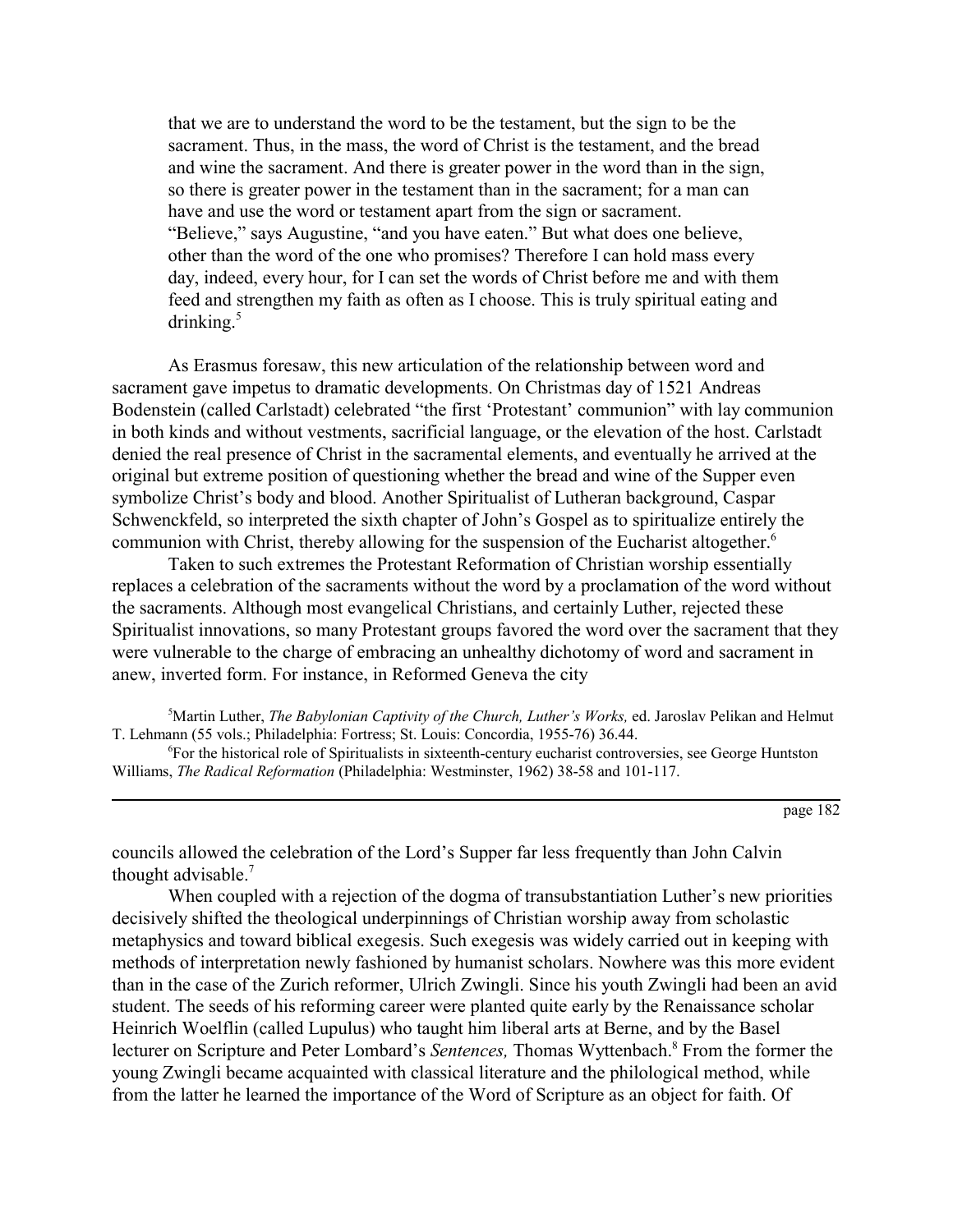course, it was chiefly the influence of Erasmus and Luther which precipitated Zwingli's evangelical conversion and the liturgical reforms of present interest. During the Second Disputation of 1523 before the City Council of Zurich, Zwingli appealed to his exegesis of the Scriptures as the warrant for the abolition of the Mass and the prohibition of images in Christian worship.

Zwingli<sup>'</sup>s arguments helped to convince the Council and to launch a program of liturgical reform: in 1524 images and relics were banned; in 1525 the Mass was abolished; in 1527 the liturgical calendar was reduced to only the few major festivals; and by 1528, despite Zwingli's inveterate love of music, the Great Minster organ had been disassembled. All this was done, and more, to return Christian worship to the model provided by the New Testament Scriptures. Zurich's worship services were almost entirely devoted to the reading, interpretation, and proclamation of the Scriptures. Zwingli's reforming activity showed a puritan tendency to shun the material media of spiritual truth; it was an austere aesthetic, foreign to Luther, but most influential upon the Puritans in England and America.

In accordance with his reading of Scripture, Zwingli recognized only two sacraments, Baptism and the Lord's Supper. Showing the influence of Dutch sacramentarian thought, he denied the real presence of Christ's body and blood in the Lord's Supper and the cleansing power of the baptismal water. In a confession of faith submitted in 1530 to the Emperor Charles V he was adamant on this point: "I believe, indeed, I know, that all the sacraments are so far from con-

<sup>7</sup> Compare Calvin's views in the *Institutes* with the version of the *Ecclesiastical Ordinances* approved by the Genevan councils: John Calvin, *Institutes of the Christian Religion,* ed. John T. McNeill, trans. Ford Lewis Battles (2 vols.; Philadelphia: Westminster, 1960) 4.17.44-46 (pp. 1422-1425); and John Calvin, *Draft Ecclesiastical Ordinances* in *Calvin: Theological Treatises,* ed. and trans. J. K. S. Reid (Philadelphia: Westminster, 1954) 66, n. 58.

<sup>8</sup> For the formative influences during Zwingli's educational career, see Oskar Farner, *Zwingli the Reformer*: *His Life and Work* (Hamden, CT: Archon, 1952) 12-16.

page 183

ferring grace that they do not even convey or dispense it."<sup>9</sup> For Zwingli, the sacraments signify grace only in a commemorative sense, being "given as a public testimony of that grace which is previously present to every individual.<sup>710</sup> He was so publicly emphatic on these points that the label 'Zwinglian' became synonymous with the sacramental position.

Zwingli's views on this subject were renounced by both his theological mentor Luther and his reforming heir John Calvin. Indeed, the failure of Zwingli and Luther to agree at Marburg in 1529 regarding the theology of the sacraments inaugurated an historical parting of the Reformed and Lutheran camps. Luther adhered to a literal reading of Christ's words of institution, insisting that the body and blood of Christ are truly "in, with and under" the consecrated elements. Calvin agreed with Zwingli that when Christ at the Last Supper took bread and said, "Take, eat; this is my body," he was speaking symbolically. However, Calvin always confessed that the sacramental bread is a symbol conjoined with the reality it symbolizes (*figura ut simul annexa sit veritas*).<sup>11</sup> Hence, he concurred with the Tridentine condemnation of those who deny that the sacraments convey the grace they signify.<sup>12</sup> Calvin, like Luther, disagreed with the Roman Catholics regarding the manner in which grace is present in the sacramental bread and wine, i.e., with the dogma of transubstantiation. However, because Calvin was so quick to defer to divine mystery on this issue and because Luther's affirmation of the ubiquity of Christ's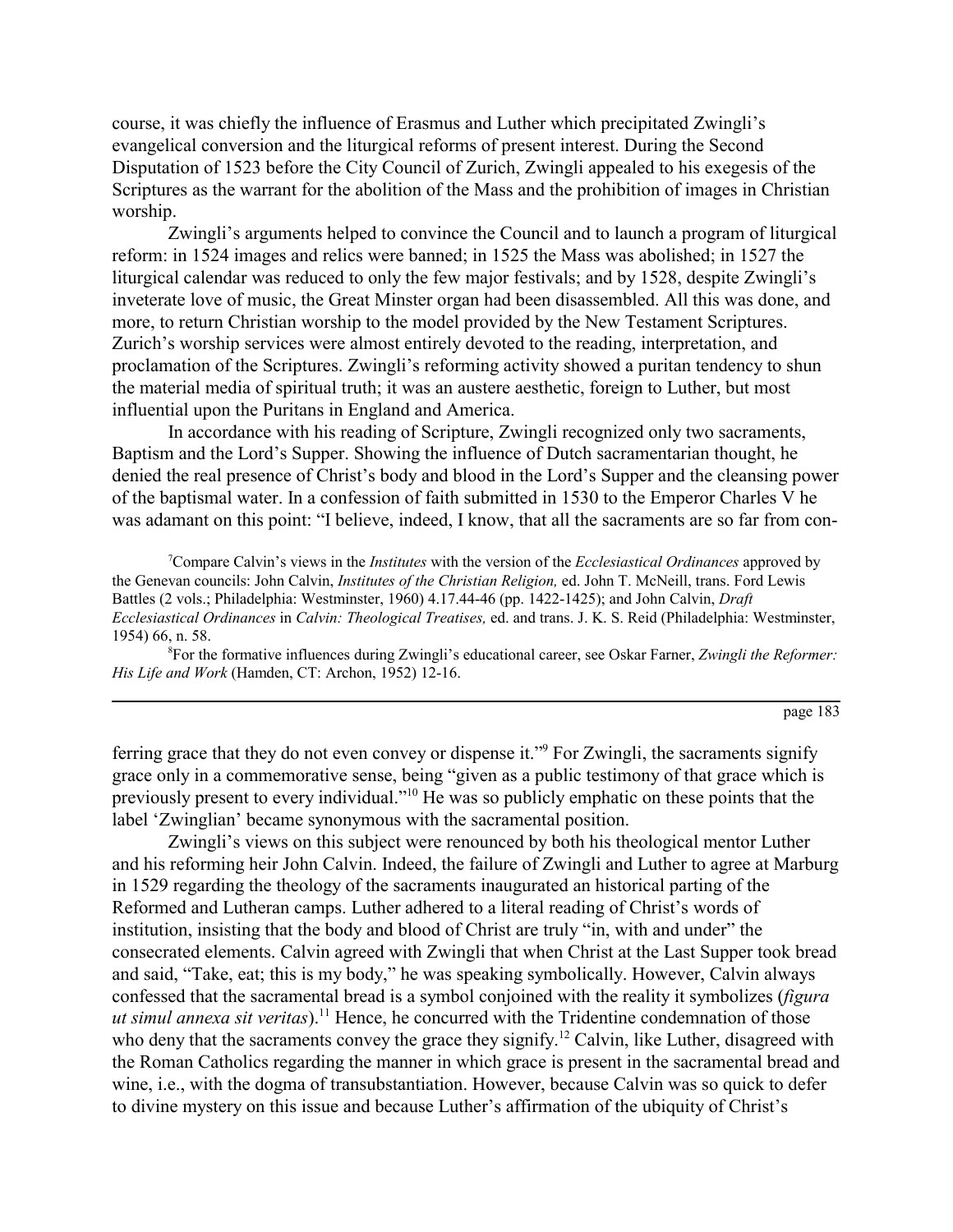physical body had seemed absurd to the Swiss, Zwinglií s position came to characterize much Reformed sacramental practice. In my judgment, symbol and reality became severed in Zwingli's thought, and the efforts of Calvin and subsequent Reformed theologians were not entirely successful in restoring their unity. $13$ 

Luther's conception of a new relation between word and sacrament was instrumental in bringing about the rupture between the Roman Catholic and Protestant communities, and Zwingli's dichotomizing of the sacramental sign and its referent was likewise effective in dividing the Reformed and Lutheran churches. The parallel between semiological dichotomy and sociological division is manifest in each case. I believe that this pattern was repeated in England and on the American continent in relation to the Puritan conception of the preaching of the Word of God.

Dichotomies are prominent in Puritan reflection about the purpose and preparation of sermons. The purpose of the Puritan sermon was to appeal both to the intellect and passions of the congregation, eliciting, in John Cotton's

<sup>9</sup>Huldreich Zwingli, "An Account of the Faith of Huldreich Zwingli, Submitted to the German Emperor Charles V at the Diet of Augsburg," The Latin Works of Huldreich Zwingli, ed. and intro. William John Hinke, trans. Samuel Macauley Jackson (3 vols.; Philadelphia: Westminster, 1922) 2.46.

 $10$ lbid., 2.47.

<sup>11</sup>Joannes Calvinus, "Catechismus Ecclesiae Genevensis," *Opera Selecta*, ed. Petrus Barth and Guilelmus Niesel (5 vols.; Monachii: Chr. Kaiser, 1952) 2.134.

<sup>12</sup>John Calvin, "Antidote to the Council of Trent," trans. Henry Beveridge, *John Calvin: Selections from His Writings,* ed. John Dillenberger (Missoula: Scholars, 1975) 213-214.

13For an historical account of Reformed sacramental theology in this era, see Brian A. Gerrish, *The Old Protestantism and the New: Essays on the Reformation Heritage (Chicago: University of Chicago, 1983), chapters* 6 and 7.

page 184

words, "a saving knowledge of Christ, and hearty affection to him."<sup>14</sup> The preparation of the sermon proceeded according to rigid structures: first, the doctrinal content of the relevant Scripture passage was derived by a process of grammatical and logical analysis; then the appropriate use of this Scriptural truth was illustrated and motivated by rhetorical devices. In works of systematic theology, such as William Amesís *Medulla Sacra Theologiae,* one can clearly see the influence of Petrus Ramus in sections devoted to the means of grace. In more practical handbooks, such as *The Art of Prophecying* by William Perkins, the distinctly Puritan strand of Augustinian piety is evident in the preference for models instead of rules and in the importance placed on arousing a repentant love of God. For Perkins, the preacher was to imitate the model of great rhetoricians while himself being a model of aroused Christian affection: "He must first bee godly affected himselfe who would stirre up godly affected affections in other men.<sup>"15</sup> Hence, preaching is part proposition and part performance.

The Puritan Reformation in England was accompanied by a theological tendency to interiorize the history of the encounter between divine grace and human sinfulness. The choice by John Bunyan of spiritual autobiography (*Grace Abounding,* 1666) and allegory (*Pilgrimís Progress,* 1678-1694) as the literary forms for conveying his distinctive message is evidence of this orientation. This same orientation is present in newly adapted classical techniques which the Puritans chose to emphasize in their theology and preaching. Unlike Luther and Zwingli, who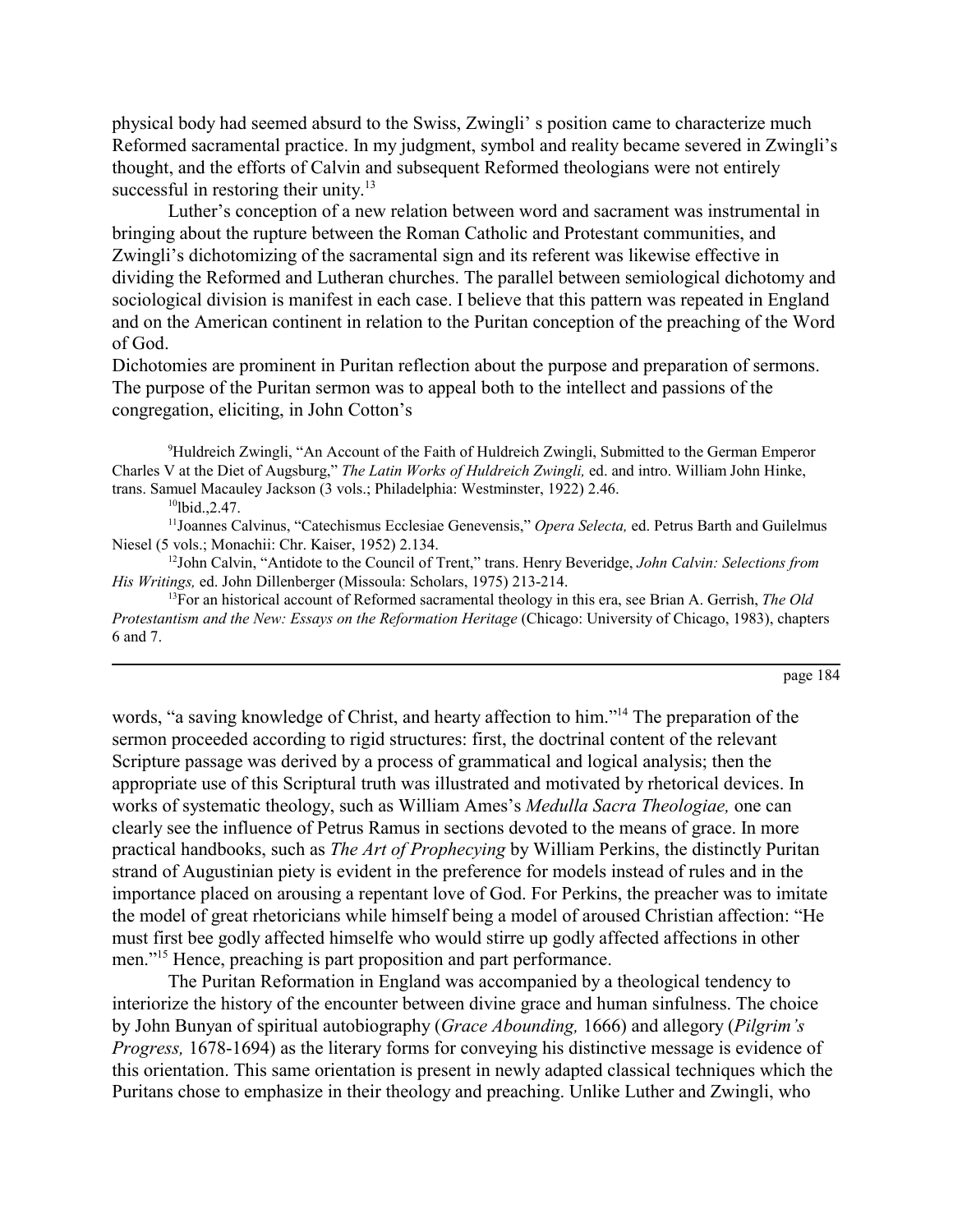incorporated humanist advances in historical and philological scholarship into their project of expositing the Word of God, the Puritans turned to resources of the *trivium* newly formulated by Petrus Ramus. These resources were more directly relevant to the individual psychology of conversion understood in traditional categories derived from Aristotle and Augustine.

While the value of Ramus' intellectual achievement is very questionable, the Puritans' motivation in turning to his works is theologically commendable: they wished to communicate the gospel of Jesus Christ in a simpler and more direct fashion than did Anglican preachers like John Donne, and they recognized the need for scholarly methods such as those provided by the classical *trivium* in order to do this responsibly. Ramist texts on logic and rhetoric gave more direct access to these classical resources than did the traditional medieval texts. However, theologians like Ames also inherited from Ramus some unfortunate prejudices, such as the conviction that religious truth is basically propositional, the attribution to Aristotle of many medieval excesses, and a relentless penchant for dichotomies. Still, the Puritan adoption of Ramist views was motivated by a desire to insure that the Word of God was preached with evangelical integrity and intellectual responsibility.

The coming of revivalism to New England during the Great Awakening is evidence that the elements of proposition and performance were not always maintained in their desirable balance. Sydney Ahlstrom writes:

<sup>14</sup>Cited by Perry Miller, *The New England Mind: The Seventeenth Century* (Cambridge: Harvard University, 1939) 300.

 $15$ Ibid., 301.

page 185

The Great Awakening in New England was not essentially different from the "frontier revival" of the preceding decade; but it nevertheless bore certain distinguishing marks. Flamboyant and highly emotional preaching made its first widespread appearance in Puritan churches (though by no means in all), and under its impact there was a great increase in the number and intensity of bodily effects of conversion—fainting, weeping, shrieking, etc. But we capture the meaning of the revival only if we remember that many congregations in New England were stirred from a staid and routine formalism in which experiential faith had been a reality to only a scattered few.<sup>16</sup>

For revivalist preachers like George Whitefield, his staid colleagues lacked an adequate demonstration of the power of the Holy Spirit in their preaching, while for conservatives like Charles Chauncy the revivalists were derelict in their responsibility to communicate the truths of Christian doctrine and morals. Once again, a difference regarding the communication of Christian truth led to institutional divisions. Western revivalism led to the growth of what Ahlstrom calls the "popular denominations," the Baptists and the Methodists, and it led to fractures in more traditional groups, such as the secession of the Cumberland Presbytery from its parent denomination.

## II. THE INTEGRITY OF CHRISTIAN WORSHIP

There is a tragic irony in the developments just recounted. The several dichotomies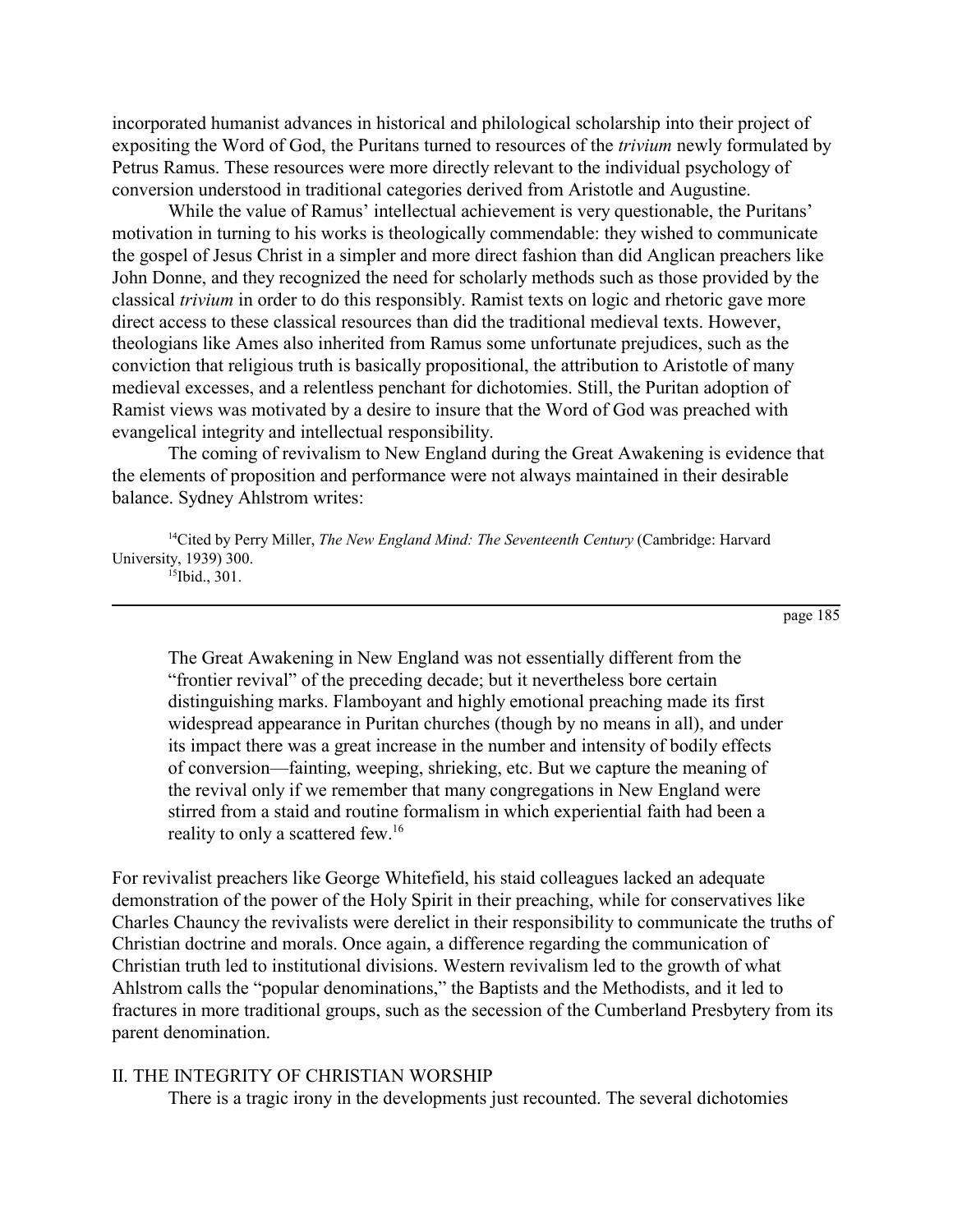described above—of word and sacrament, symbol and reality, and proposition and performance—have promoted divisions in the Christian community. According to the priorities and values assigned to the dichotomous elements, Christians have instituted different types of worship and, ultimately, different ecclesiastical structures. This fracturing of the body of Christ was not intended by Reformers like Luther, Zwingli, and Ames. On the contrary, I believe that the primary motivation for their formulation of these distinctions was to achieve an intellectually responsible and religiously effective proclamation of the Word of God. Nevertheless, the legacy of these divisions remains until the present day, and to the extent that they prevent contemporary Christians from joyously worshipping together, they prevent the church from being the remedy for the lonely and sullen discontent that characterizes much of modern American life.

This sad situation presents Christian theologians with an apparent dilemma. Insofar as they fail to address the pernicious influence of these dichotomies, they appear to assent to the institutional divisions of the Christian Church and to the spiritual enervation of Christ's gospel; furthermore, they become vulnerable to the charge that their efforts on behalf of the visible church contain an unannounced, and perhaps unconscious, element of denominational triumphalism. On the other hand, if theologians seek constructively to address the unhealthy divisions in Christian life and worship, they will certainly rely on biblical resources and the fruits of recent humanistic scholarship, thereby follow-

16Sydney E. Ahlstrom, *A Religious History of the American People* (2 vols.; Garden City: Doubleday & Co., 1975) 2.353-354.

page 186

ing the patterns of previous theologians and risking precisely the same sort of conflicts of interpretation that precipitated the original divisions.

In my judgment one should choose the latter option and venture forth in search of reconciling insight. Theological dialogues are never without risk, and so they should commence with a hopeful prayer that human controversy will both advance toward truth and defer to divine grace. Certainly I hope that the remarks which follow will enhance the integrity of Christian worship and promote ecumenical convergence on these matters. In brief, my thesis is that the notion of semiotic self-reference has a great potential for providing an adequate articulation of how Christian worship is an integral experience of God in Christ. This notion has figured prominently in the work of twentieth century logicians like Bertrand Russell and Ludwig Wittgenstein, and it occupies a central, though disputed, place in contemporary literary theory. It has a long, if little known, history in Western philosophy and theology, and it is my belief that a skillful theological redeployment of this notion can help overcome liturgical dichotomies introduced by Protestant reformers.

Semiotic self-reference may be broadly identified as signs referring to signs. A narrower definition preferred by logicians requires that a sign refer to itself, e.g., 'English' is an English verbal sign. Broadly construed, semiotic self-reference is a phenomenon that is at least implicitly addressed by the earliest philosophers. It can be found in Aristotle's definition of truth, which holds that the predicates of truth and falsity apply not to things but to the declarative sentences which describe the relations between things; it is implied by the Stoic definition of signs, which specifies that the denotations of signs are physical objects of some sort, and so potentially include the graphic and acoustic media of signs themselves; finally, Porphyry's distinction between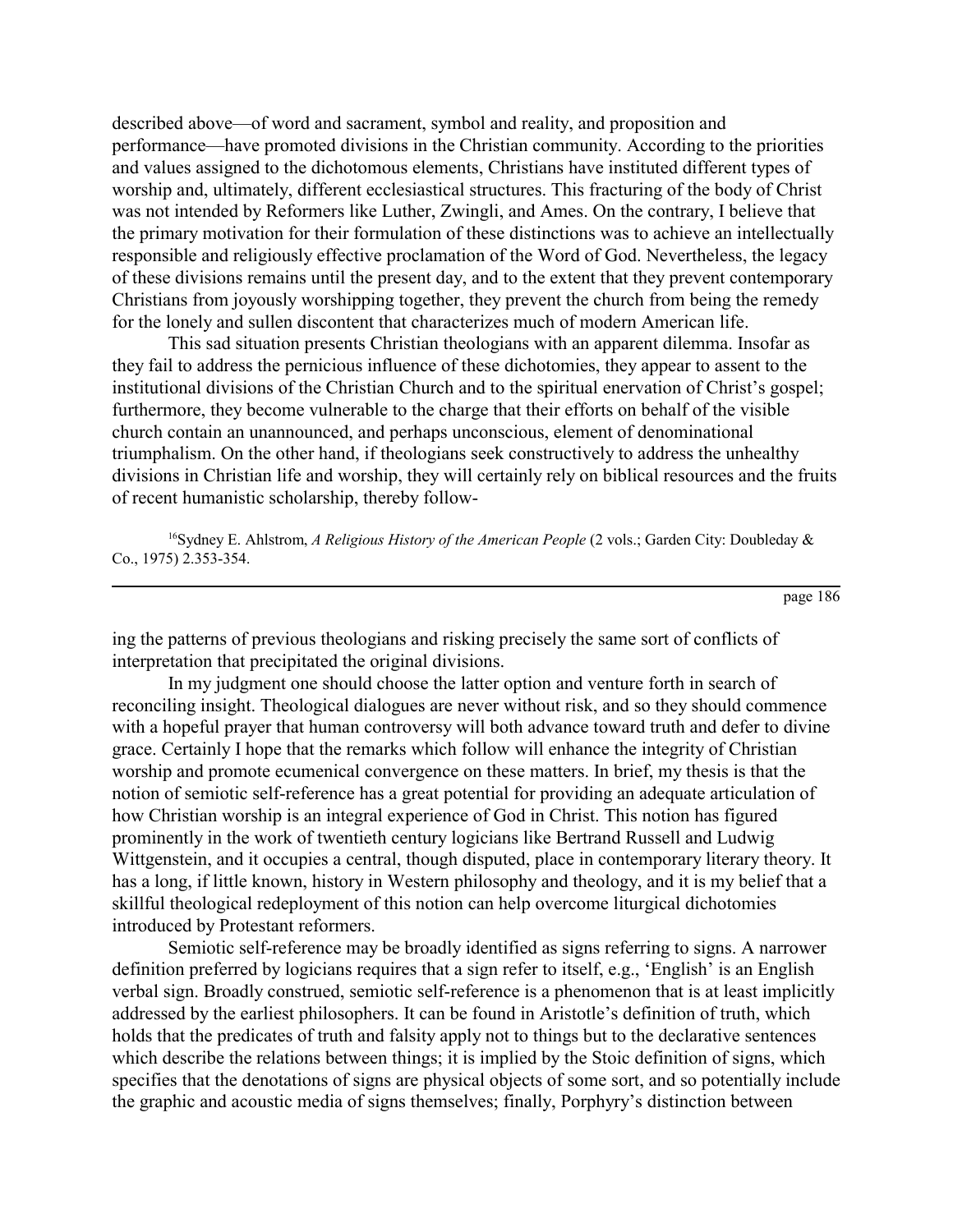names of first and second imposition clearly articulates a species of linguistic self-reference, one that became the shared inheritance of scholars in the Middle Ages.17 Indeed, the *Insolubilia* literature of that era shows some logicians to be sufficiently acute in their analysis of selfreferring language that they identified it as the cause of the "Liar" and the associated paradoxes which had bedeviled philosophers since at least Eubulides of Megara in the fourth century before  $Christ.<sup>18</sup>$ 

It is not certain what classical source influenced him, but it is known that Augustine of Hippo introduced reflection on semiotic self-reference to the Western theological tradition. In the early text *De magistro,* written as a dialogue with his son, Adeodatus, Augustine clearly identifies the category of self-referring signs (here in the narrower sense) :

Augustine: Do all signs seem to you to signify something other than what they are, as when we say 'animal' this three-syllable word in no way signifies what it itself is?

17Aristotle, *Metaphysica,* D1011b; sextus Empiricus, *Adversus mathematicos,* 2.11; Porphyry, *Aristotelis Categorias expositio per interrogationem et responsionem,* 4.1.

18The *Insolubilia* literature consists of material in the medieval *summae* of logic that dealt with puzzles and paradoxes; the material usually occurred as an appendix to the text proper. See also William of Ockham, *Summa logicae,* 1.11; Paul of Venice, *Logica magna* (Venice 1499), f. 192.

page 187

Adeodatus: Surely not, for when we say 'sign' it signifies not only other signs whatever they are, but it also signifies itself, for it is a word and all words certainly are signs....

Augustine: Then there are signs which signify themselves along with the other things which they signify?

Adeodatus: There are.<sup>19</sup>

Some scholars do not attribute much significance to these passages in *De magistro.* I, however, believe they show considerable insight into how linguistic self-reference is expressive of both the power of language—language as a system of signs can talk about all things, including itself—and its limitations. In this same text, Augustine mentions several ways in which selfreference leads to linguistic puzzles and problems, though he omits citation of the most profound case, the Liar paradox. (The sentence 'I am lying' is true if false, and false if true.) Clearly, his discussion of signs and their limitations in *De magistro* is a prelude to the affirmation that true knowledge and learning must ultimately rely on Jesus Christ as the *intus magister,* yet this epistemological agenda does not discount that Augustine achieved considerable insight into the importance of semiotic self-reference for religious language and symbolism.

In his own rhetorical practice Augustine shows an appreciation for the precarious status of Christian didactic and confessional language. Early in the first book of *De doctrina Christiana,* immediately after a short exposition of the Trinity, Augustine reflects on his teaching:

Have we spoken or announced anything worthy of God? Rather I feel I have done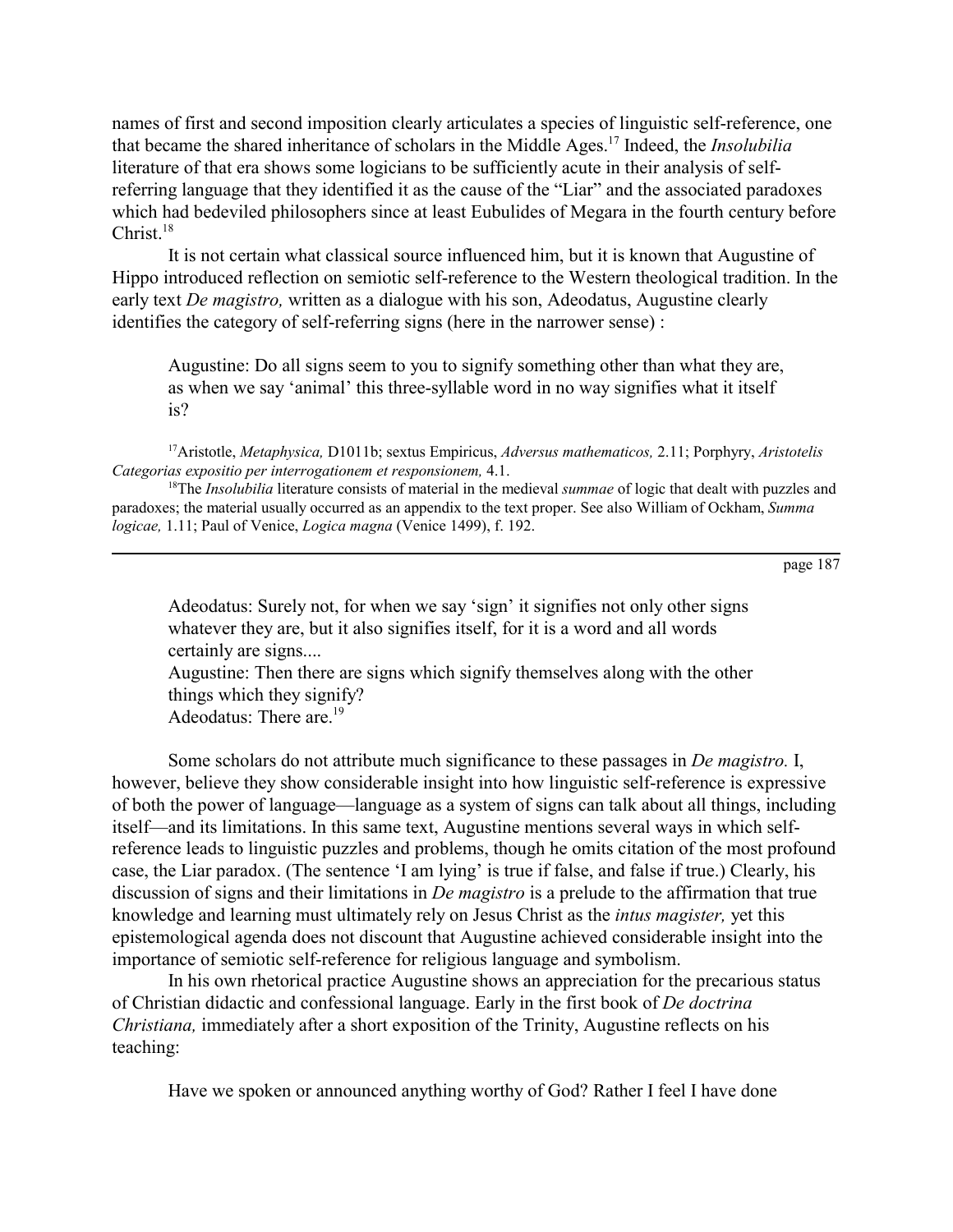nothing but wish to speak: if I have spoken, I have not said what I wished to say. Whence do I know this, except because God is ineffable? If what I said were ineffable, it would not be said. And for this reason God should not be said to be ineffable, for when this is said something is said. And a contradiction ["pugna" verborum"] in terms is created, since if that is ineffable which cannot be spoken then that is not ineffable which can be called ineffable.<sup>20</sup>

Predications of divine ineffability are self-referential. This is more evident when they are paraphrased as saying, "God is such that all sentences which purport to describe God are ultimately not true." Of course, this very sentence seeks to describe God, implying that if it is true then it is false. The self-reference here is self-denying or apophatic.

In the *Confessiones* Augustine employs a similar rhetorical form by asking how his readers will know that he speaks truly when he confesses things about himself. Here he includes the query, "And if a man recognizes his true self, can he possible say 'This is false' ["falsum est"], unless he is himself a liar?<sup>??1</sup> This question offers a version of the Liar paradox known to Augustine, and his use of this self-referential phrase is again intended to show that the Christian cannot

19Saint Augustine, *Concerning the Teacher,* trans. George C. Leckie in *Basic Writings of Saint Augustine,* ed. Whitney J. Oakes (2 vols.; New York: Random House, 1948) 2.369-370.

20Saint Augustine, *On Christian Doctrine,* trans. D. W. Robertson, Jr. (Library of Liberal Arts; Indianapolis: Bobbs-Merrill Company, 1958) 1.2.2 (pp. 10-11).

21Saint Augustine, *Confessions,* trans. and intro. R. S. Pine-Coffin (Harmondsworth, England: Penguin Books, 1961) 208.

even confess wrongdoing without the aid of the Holy Spirit. For Augustine, linguistic selfreference testifies to human sinfulness and divine grace.

Not all semiotic self-reference is of the apophatic or paradoxical sort. Sentences like Some sentences are written in English' are self-confirming, or cataphatic, because they refer to themselves, and it is this variety of semiotic self-reference that I believe is crucial for the understanding of Christian symbolism. Consider the New Testament symbol of the kingdom of God as it appears in a saying recorded in Luke 17:20-21:

Being asked by the Pharisees when the kingdom of God was coming, [Jesus] answered them, "The kingdom of God is not coming with signs to be observed; nor will they say 'Lo, here it is!' or 'There!' for behold, the kingdom of God is in the midst of you."

This passage plays a significant role in Luke's theology, serving to deny the apocalyptic form of historical expectation. What the passage affirms is conveyed in its last line. Hans Conzelmann has summarized its import well: "The main declaration is not that the kingdom is coming, but that the kingdom is being preached by Jesus and made manifest in his ministry.<sup>722</sup> In this light one can ask whether Jesus's proclamation of the kingdom of God is itself part of the "ministry" which Conzelmann claims manifests God's kingdom. If one answers this question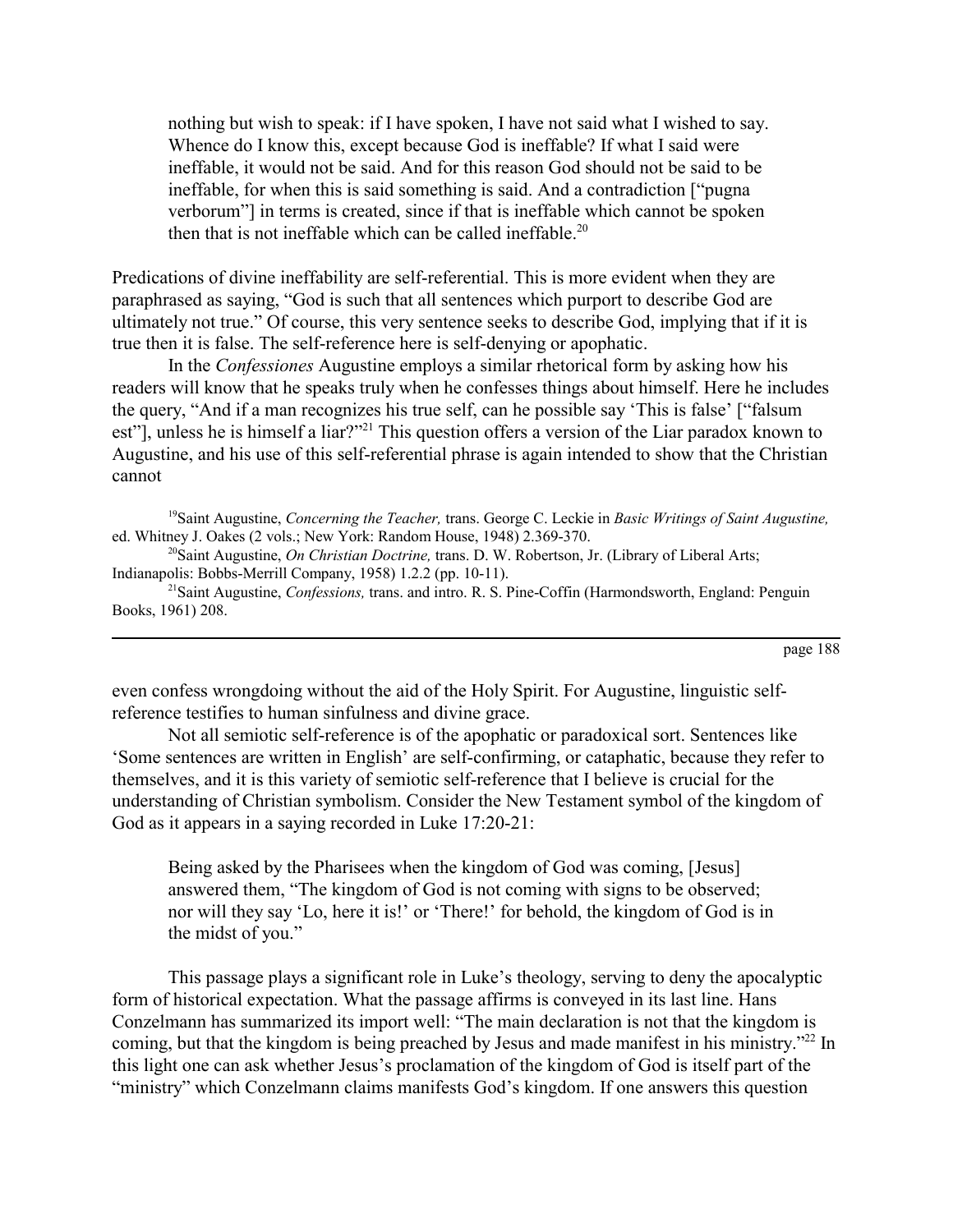affirmatively, as, for instance, Norman Perrin was inclined to do, then Jesus's proclamation of the kingdom is cataphatically self-referential.<sup>23</sup> It is an instance in which Jesus's own language counts as evidence for the truth he proclaims, *i.e.*, that God's kingdom is present.

In my judgment, a self-referential analysis of the kingdom sayings of Jesus has important implications for Christian preaching. Just as Jesus both proclaimed and manifested God's kingdom so too should Christian preachers integrate propositional and performatory elements in their preaching. The Word of God is best preached when it is both articulated in an intellectually responsible way and exemplified in the character and speech acts of the evangelist.<sup>24</sup> When Christian preaching is an instance of cataphatically self-referential symbolism, its propositional and performatory components attain an intimacy that resists mechanical dichotomization.

It might be argued that this conception of preaching demands that the preacher be a ìvirtuoso in religion.î Karl Barth levelled this very criticism against Schleiermacher, who presumably wished the preacher to effect a "self-imparting" of the preacher.<sup>25</sup> The only satisfactory response to Barth frankly ad-

22Hans Conzelmann, *The Theology of St. Luke* (London: Faber and Faber, 1960) 122.

<sup>23</sup>Commenting on Luke 11:20, where Jesus says "But if it is by the finger of God that I cast out demons, then the kingdom of God has come upon you," Norman Perrin wrote that "the claim of the saying is that certain events in the ministry of Jesus are nothing less than *an experience* of the kingdom of God." See Norman Perrin, *Rediscovering the Teaching of Jesus* (New York: Harper & Row, 1976) 67.

 $24$ This complementarity of form and content is likewise essential to Luther's theology; see David W. Lotz, ìThe Proclamation of the Word in Lutherís Thought,î *Word & World* 3 (1983) 351-54.

25Karl Barth, *Protestant Thought in the Nineteenth Century: Its Background and History* (Valley Forge: Judson, 1973) 443ff.

page 189

mits that when any Christian exhibits the advent of God's kingdom, it is as a gift of the Holy Spirit. Grace is the effective force. A virtue of the self-referential analysis offered here is that of the apophatic variety of linguistic self-reference leads precisely to this affirmation. Augustine shows that such language makes evident the Christian reliance on the Holy Spirit as an *intus magister* for the speaker and as the disposition of charity in the audience. The self-denying and self-confirming varieties of semiotic self-reference maintain a dynamic balance.

A similar analysis can help prevent the sacramental sign from suffering a radical dichotomization. Consider Jesus's words of institution in Mark 14:22, "Take; this is my body." Calvin wrote of this passage "...on account of the affinity which the things signified have with their own symbols, the name of thing was given to the symbol—figuratively, indeed, but not without the most fitting analogy.<sup> $26$ </sup> His remarks about the type of symbolism involved here encompass two separate notions: analogous reference—the sign and thing signified share some important property, for example, of being tangible nourishment; and metaphorical intent—the sign is spoken of as if it were the thing signified. Zwingli's conception of sacramental symbolism included these same two elements; indeed, both Reformers were indebted to Augustine for them.27 However, Zwingli and Calvin differed inasmuch as Zwingli believed that these two elements exhaustively constituted sacramental symbolism, while Calvin further held that the sacrament is not "a vain and empty sign," but that God "offers and shows the reality there signified.<sup>728</sup> Calvin agreed with Luther and the theologians at Trent on this point, but he could not accept their ways of explaining the *signum efficax gratiae*.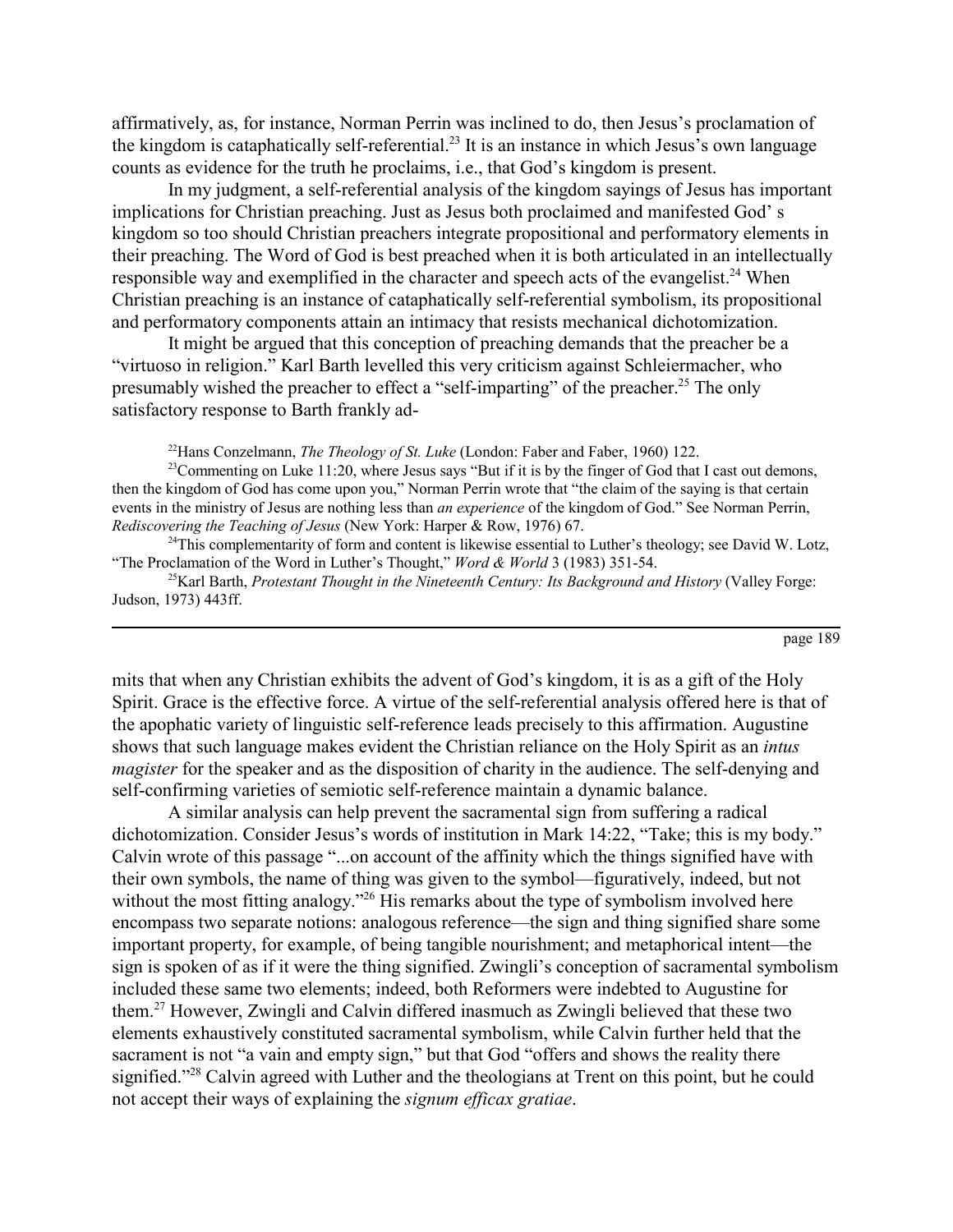Calvin' s understanding of the sacramental sign is certainly not self-referential in the sense that the sacramental bread, for instance, simultaneously refers to itself as Christ's body. Calvin denied the local and physical presence of Christ in the bread and wine of the Eucharist. However, recall that for Calvin the sacraments signify "Christ with his spiritual riches."<sup>29</sup> Sacramental symbolism involves a double reference: "Two things are presented to us in the Supper, viz., Jesus Christ as the source and substance of all good; and secondly, the fruit and efficacy of his death and passion.<sup>330</sup> The sacraments—baptism too—involve a mediate reference to the fruits and benefits of Christ's passion. When it is also recalled that Calvin speaks of the sacraments as "parts" of the "righteousness and salvation" offered in Christ, then it becomes clear that sacramental signs are mediately self-referential, being among the benefits to which they mediately refer.<sup>31</sup> In general, symbols are that special sort of sign characterized by the

26John Calvin, *Institutes,* 4.27.21 (2.1385).

<sup>27</sup>*Saint Augustine: Letters*, Vol. 18 of *The Fathers of the Church,* trans. Wilfred Parsons (New York: Fathers of the Church, 1953) 137-138.

28John Calvin, *Institutes,* 4.27.10 (2.1370).

29Ibid., 4.14.23 (2.1299).

<sup>30</sup>John Calvin, "Short Treatise on the Holy Supper of Our Lord Jesus Christ," trans. Henry Beveridge in *John Calvin: Selections From His Writings,* ed. John Dillenberger, 11 (p. 513).

31Calvin, *Institutes,* 4.14.16 (2.1291).

page 190

reflexivity and transitivity of the reference relation.<sup>32</sup>

A genuine experience of the Christian sacraments involves a faithful response to the word of promise conjoined with them. This sustaining experience of the sacrament is a gift of divine grace both because of the promise it conveys and because of the faith with which it is received; also the divine grace which is its effective cause is the same grace which the sacrament as a sign signifies. To understand sacramental symbolism in this way, as mediately and cataphatically selfreferential, insures that symbol and reality do not suffer radical separation; it insures that the sign is not "vain and empty," to use Calvin's words. Furthermore, it does so without definitely prejudging the merits of the doctrine of transubstantiation inasmuch as the notion of reference is compatible with divergent metaphysical characterizations of referents. Objects to which symbolic reference is made may be equally well understood as Aristotelian substances, Whiteheadian occasions, or Machian sense data. Hence, understanding sacramental signs as mediately selfreferential allows one to affirm that sacraments convey the grace they signify without affirming, or denying, the dogma of transubstantiation. This concurs with the direction of ecumenical convergence in sacramental theology; indeed, I believe that this conception of a sacramental sign is a viable candidate for filling a theological lacuna in the formulation of the Faith and Order Commission's landmark ecumenical text, *Baptism, Eucharist and Ministry*.<sup>33</sup>

My constructive thesis of the last few pages has argued that an understanding of Christian symbolism in terms of cataphatically self-referential signs is capable of intellectually overcoming some of the dichotomies that have historically marred the worship life of Christian evangelicals. The cases for overcoming the proposition/performance split in preaching and the symbol/reality division in sacramental worship have now been made. Greater integrity has indirectly been brought to the dyad of word and sacrament because they have both been articulated as instances of a broader phenomenon of semiotic self-reference.34 This manner of formulating the media of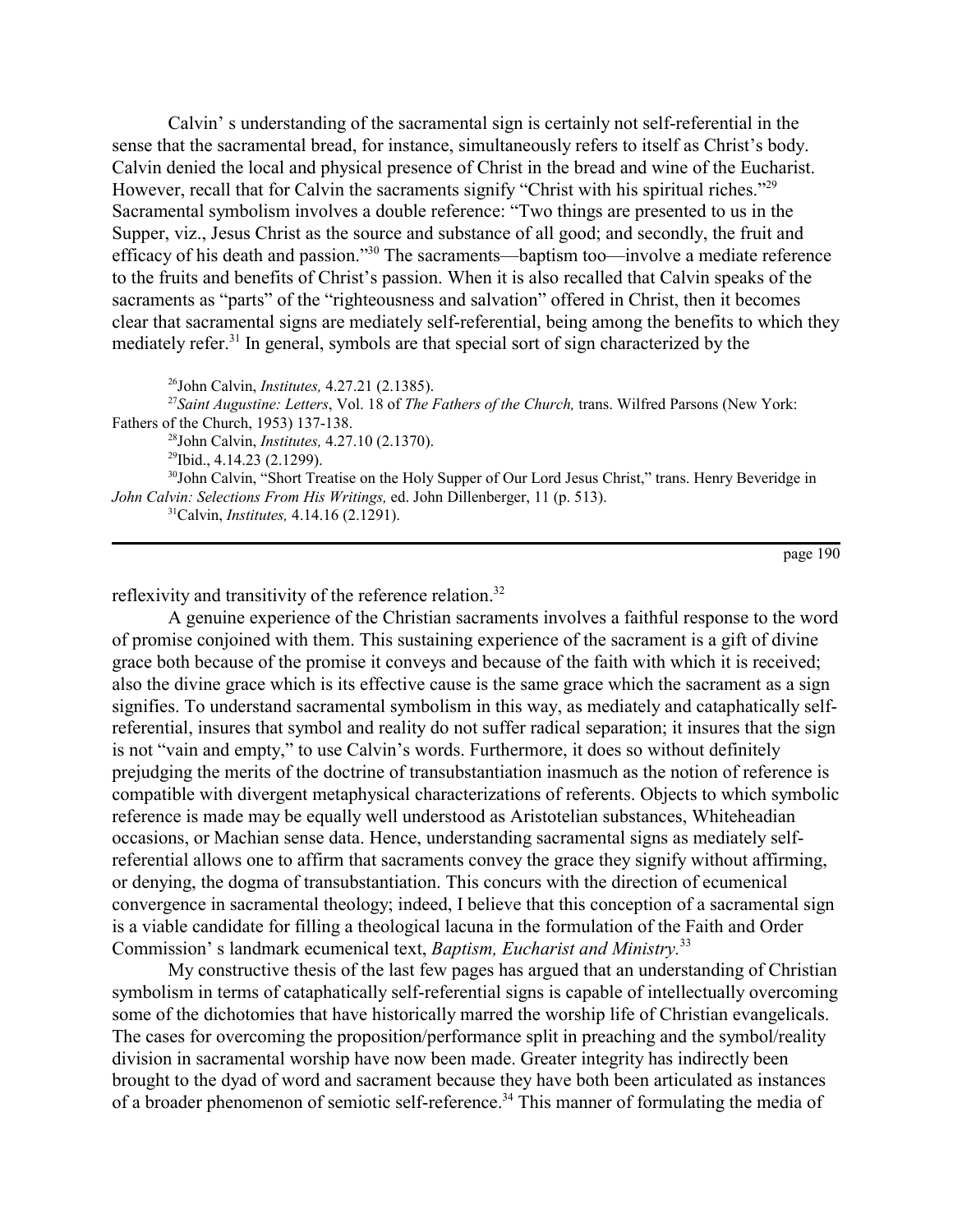God's grace lessens the temptation of valuing one component of these dichotomies exclusively, with the result of preventing Christians from worshipping God together. The steps

 $32$ That symbols are self-referential—members of the class of things which they denote—bears comparison to Paul Tillich's view that only symbols participate in the reality to which they point, and that symbols involve mediated stages of reference has parallels to Paul Ricoeur's claim that symbols, unlike signs, have double meanings. See Paul Tillich, *Systematic Theology* (3 vols.; Chicago: University of Chicago, 1951-63) 1.239; and Paul Ricoeur, *The Symbolism of Evil,* trans. Emerson Buchanan (Boston: Beacon, 1967) 15.

33The document lacks an explicit definition of a sacramental sign. *Baptism, Eucharist and Ministry,* Faith and Order Paper No.111 (Geneva: World Council of Churches, 1982).

 $34$ Although I did not mention mediate reference in the explanation of Jesus' proclamation of the kingdom, this idea can be naturally introduced by recalling that the kingdom of God for the Jews referred primarily to God's creative and constitutive activities on behalf of the people of Israel, and only mediately to God's redemptive activity as exemplified in the ministry of Jesus. See Peter H. Van Ness, "Linguistic Self-Reference and Religious Language," *Union Seminary Quarterly Review 41/2* (Autumn 1986).

page 191

toward semiological integration offered here affirm the church that will one day praise God with a single, but full voice.

## III. CONCLUSION

Theology serves the church of Jesus Christ, and the church serves the world in Jesus's name. A segment of the contemporary American world is accurately pictured as a lonely crowd; the church must minister to this alienated population. Its remedy is a tradition of publicly proclaiming and manifesting God's love for us and our love enlivened by grace. It witnesses to the Trinitarian God who is a paradigm of community and communication. Yet traditions falter, testimony errs, and the world changes; so the Christian Church must constantly embark on new efforts to reclaim its enduring message, even sometimes employing novel conceptions in doing so.

Integrity in Christian worship and unity in Christian social life are prerequisites for the achievement of genuine Christian excellence. Stated more affirmatively, the experience of the integrity of God's Word and of the unity of Christ's church promotes the manifold forms of excellence which constitute the fullness of Christian life. Liturgy, worship, and art are distinctive forms of Christian excellence. Christians should affirm the diversity of ways for celebrating life redeemed by Christ as a means of embracing the full diversity of the Christian Church in its denominational divergences and in its increasingly non-Western membership. The conception of Christian symbolism offered here is intended to promote a vision of the church that offers to members of today's lonely crowd the opportunity to "be filled with all the fullness of God" (Eph 3:19).

In recent years the historical theologian Margaret Miles has sought to reclaim and rearticulate a particular tradition of Christian ascetic life, and in doing so she has called the Christian community to embrace a new "fullness of life.<sup> $35$ </sup> A disciplined pursuit of moral excellence is what Miles's challenge requires of contemporary Christians. A similar rededication to a disciplined pursuit of excellence is the remedy for what ails Christian worship life. Informed by spiritual and intellectual discipline, and committed to moral and aesthetic excellence, I believe the Christian Church can be a community of meaning and coherence responding effectively to